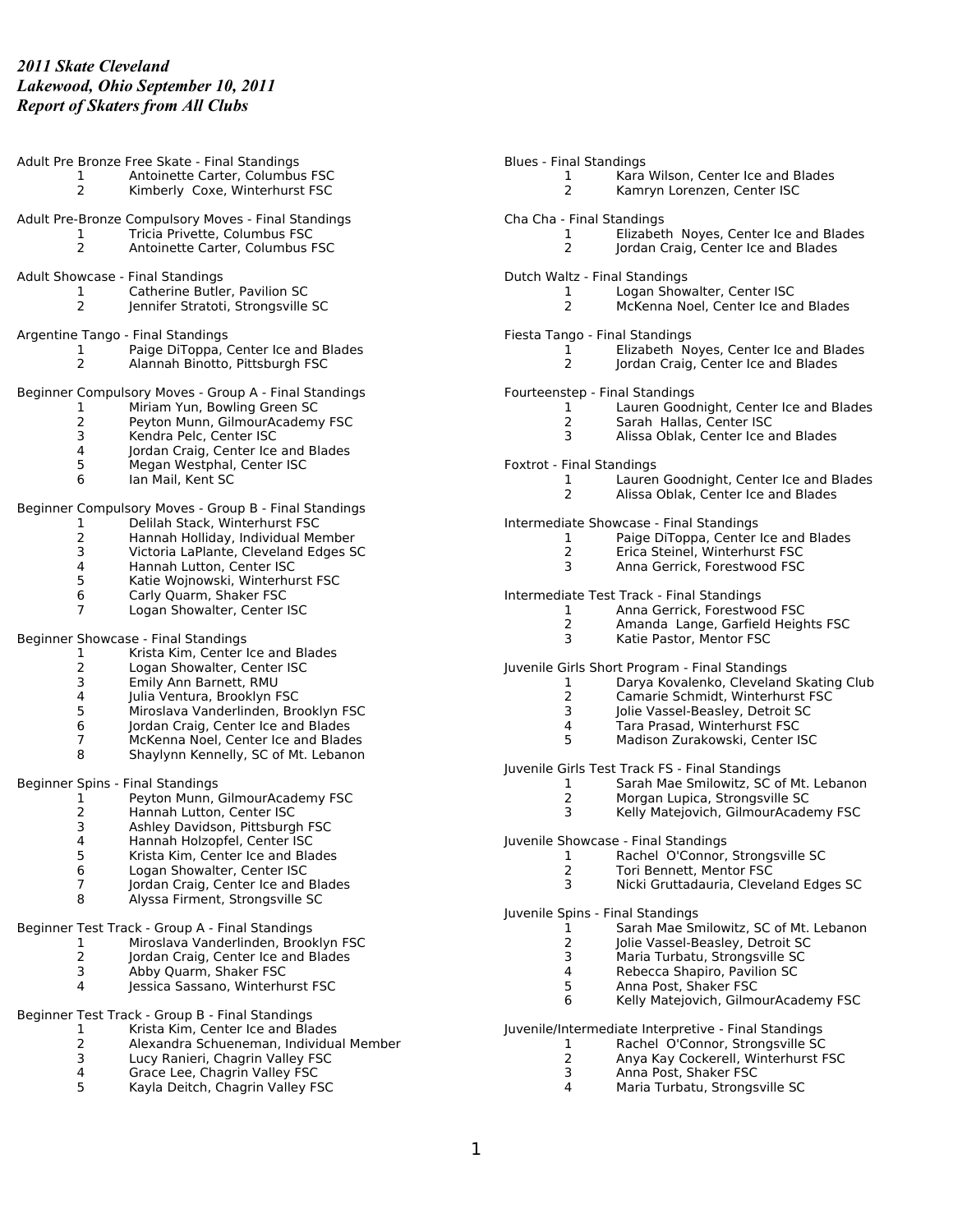|                                    | Limited Beginner Test Track Boys FS - Final Standings      |                                | No Test Girls Free Skate - Group B - Final Standings      |
|------------------------------------|------------------------------------------------------------|--------------------------------|-----------------------------------------------------------|
| 1                                  | Cade Grant, Brooklyn FSC                                   | 1                              | Delilah Stack, Winterhurst FSC                            |
| $\overline{2}$                     | Edgar Freytes, Brooklyn FSC                                | $\mathbf{2}^{\prime}$          | Hannah Holliday, Individual Member                        |
|                                    |                                                            | 3-TIE                          | Victoria LaPlante, Cleveland Edges SC                     |
|                                    | Limited Beginner Test Track Girls FS - Group A - Final     | 3-TIE                          | Carly Quarm, Shaker FSC                                   |
| Standings                          |                                                            | 5.                             | Logan Showalter, Center ISC                               |
| 1                                  | McKenna Noel, Center Ice and Blades                        | 6                              | Megan Weir, Winterhurst FSC                               |
| 2                                  | Amanda Frank, Pittsburgh FSC                               | 7                              | Alyssa Firment, Strongsville SC                           |
| 3                                  | McKenna Hoefsmit, Winterhurst FSC                          |                                |                                                           |
| 4                                  | Shaylynn Kennelly, SC of Mt. Lebanon                       |                                | Novice Showcase - Final Standings                         |
| 5                                  | Rachel Sapola, Winterhurst FSC                             | 1                              | Emily Laska, Winterhurst FSC                              |
|                                    |                                                            | 2                              | Lydia Gerrick, Forestwood FSC                             |
|                                    | Limited Beginner Test Track Girls FS - Group B - Final     |                                |                                                           |
| Standings                          |                                                            | Novice Spins - Final Standings |                                                           |
| 1                                  | Skylar Godo, Individual Member                             | 1                              | Kamryn Lorenzen, Center ISC                               |
| 2                                  | Hannah Holzopfel, Center ISC                               | 2                              | Paige DiToppa, Center Ice and Blades                      |
| 3                                  | Lillie Dubena, Winterhurst FSC                             | 3                              | Emily Laska, Winterhurst FSC                              |
| 4                                  | Kennedi Coughlin, Columbus FSC                             |                                |                                                           |
| 5                                  | Samantha Ma, Winterhurst FSC                               |                                | Novice Test Track - Final Standings                       |
|                                    |                                                            | 1                              | Lydia Gerrick, Forestwood FSC                             |
| Mini Productions - Final Standings |                                                            | $\overline{2}$                 | Brianna Eucker, Winterhurst FSC                           |
| 1                                  | The Bird is the Word, Center Ice and Blades                |                                |                                                           |
| $\overline{2}$                     | Cleveland Rocks, US Figure Skating                         |                                | Open Juvenile Free Skate - Final Standings                |
|                                    |                                                            | $\mathbf{1}$                   | Vicki Vincent, Forestwood FSC                             |
|                                    | No Test Boys Compulsory Moves - Final Standings            | $\overline{2}$                 | Katherine Fox, Winterhurst FSC                            |
| 1                                  | Ethan Hall, Winterhurst FSC                                | 3                              | Maria Turbatu, Strongsville SC                            |
| $\overline{2}$                     | Cade Grant, Brooklyn FSC                                   |                                |                                                           |
|                                    |                                                            |                                | Open Juvenile Girls Short Program - Final Standings       |
|                                    | No Test Boys Free Skate - Final Standings                  | 1                              | Nicki Gruttadauria, Cleveland Edges SC                    |
| 1                                  | Ian Mail, Kent SC                                          | $\overline{2}$                 | Carley Segers, Center ISC                                 |
| $\overline{2}$                     | Ethan Hall, Winterhurst FSC                                | 3                              | Katherine Fox, Winterhurst FSC                            |
|                                    |                                                            | 4                              | Vicki Vincent, Forestwood FSC                             |
|                                    | No Test Girls Compulsory Moves - Group A - Final Standings |                                |                                                           |
| 1                                  | Amanda Frank, Pittsburgh FSC                               | Paso Doble - Final Standings   |                                                           |
| 2                                  | Jessica Sassano, Winterhurst FSC                           | 1                              | Kara Wilson, Center Ice and Blades                        |
| 3                                  | Miroslava Vanderlinden, Brooklyn FSC                       | $\overline{2}$                 | Kamryn Lorenzen, Center ISC                               |
| 4                                  | McKenna Noel, Center Ice and Blades                        |                                |                                                           |
| 5                                  | Rachel Sapola, Winterhurst FSC                             |                                | Pre-Juvenile Compulsory Moves - Final Standings           |
|                                    |                                                            | 1                              | Kelly Matejovich, GilmourAcademy FSC                      |
|                                    | No Test Girls Compulsory Moves - Group B - Final Standings | 2                              | Vanessa Jasiewicz, Center Ice and Blades                  |
| 1                                  | Hannah Holzopfel, Center ISC                               | 3                              | April Gabrylski, Winterhurst FSC                          |
| $\overline{\mathbf{c}}$            | Abby Quarm, Shaker FSC                                     | 4                              | Morgan Kyle, Center ISC                                   |
| 3                                  | Skylar Godo, Individual Member                             | 5                              | Selin Tukel, GilmourAcademy FSC                           |
| 4                                  | McKenna Hoefsmit, Winterhurst FSC                          | 6                              | Kalica Kohner, Columbus FSC                               |
| 5                                  | Shaylynn Kennelly, SC of Mt. Lebanon                       | 7                              | Brittany Tacchio, Kent SC                                 |
|                                    |                                                            | 8                              | Nathaniel Chapple, Shaker FSC                             |
|                                    | No Test Girls Compulsory Moves - Group C - Final Standings | 9                              | Rebecca Shapiro, Pavilion SC                              |
|                                    | 1 Alexandra Schueneman, Individual Member                  |                                |                                                           |
| $\overline{\mathbf{c}}$            | Megan Weir, Winterhurst FSC                                |                                | Pre-Juvenile Girls Free Skate - Group A - Final Standings |
| 3                                  | Krista Kim, Center Ice and Blades                          |                                | Melissa Murray, Cleveland Skating Club                    |
| 4                                  | Ashley Davidson, Pittsburgh FSC                            | 2                              | Darya Kovalenko, Cleveland Skating Club                   |
| 5                                  | Kennedi Coughlin, Columbus FSC                             | 3                              | Anna Luu, Cleveland Edges SC                              |
|                                    |                                                            | 4                              | Selin Tukel, GilmourAcademy FSC                           |
|                                    | No Test Girls Free Skate - Group A - Final Standings       | 5-TIE                          | Helena Golden, Strongsville SC                            |
| 1                                  | Miriam Yun, Bowling Green SC                               | 5-TIE                          | Jolie Vassel-Beasley, Detroit SC                          |
| 2                                  | Kendra Pelc, Center ISC                                    | 7                              | Grace Whitesell, Northern Kentucky SC                     |
| 3                                  | Katie Wojnowski, Winterhurst FSC                           |                                |                                                           |
| 4                                  | Megan Westphal, Center ISC                                 |                                | Pre-Juvenile Girls Free Skate - Group B - Final Standings |
| 5                                  | Peyton Munn, GilmourAcademy FSC                            | 1                              | Carley Segers, Center ISC                                 |
| 6                                  | Ashley Davidson, Pittsburgh FSC                            | 2                              | Kalica Kohner, Columbus FSC                               |
|                                    |                                                            | 3                              | Francesca Rapposelli, Chagrin Valley FSC                  |
|                                    |                                                            | 4                              | Katerina Zimmerman, Strongsville SC                       |
|                                    |                                                            | 5                              | Rebecca Koscielniak, Indiana/World                        |
|                                    |                                                            | Skating                        |                                                           |
|                                    |                                                            | 6                              | Nicki Gruttadauria, Cleveland Edges SC                    |
|                                    |                                                            | 7                              | Grayson Zilich, Chagrin Valley FSC                        |
|                                    |                                                            | 8                              | April Gabrylski, Winterhurst FSC                          |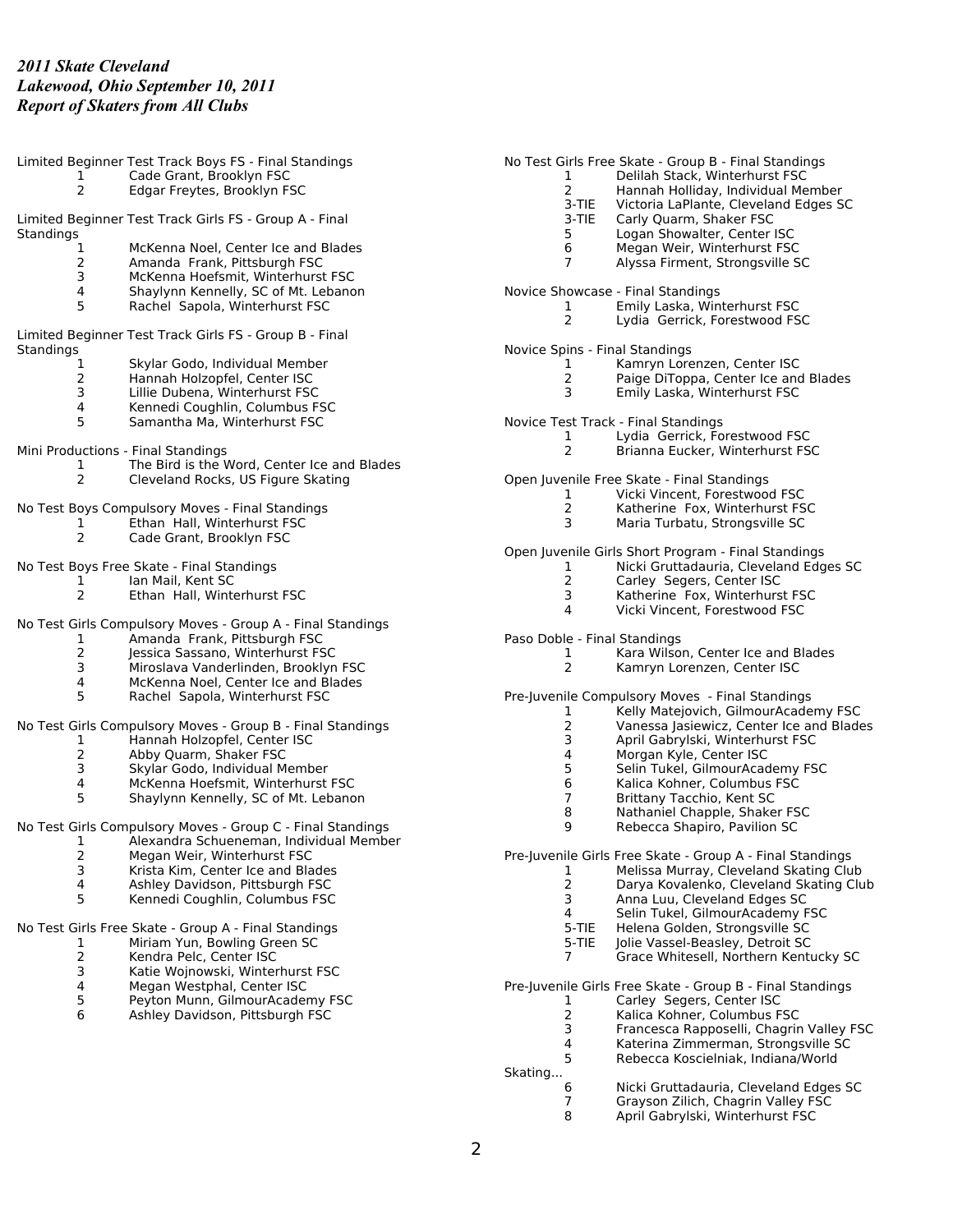| 1<br>$\overline{2}$                  | Pre-Juvenile Interpretive - Final Standings<br>Darya Kovalenko, Cleveland Skating Club<br>Katerina Zimmerman, Strongsville SC                                                                                                                                                                                                                              | Pro |
|--------------------------------------|------------------------------------------------------------------------------------------------------------------------------------------------------------------------------------------------------------------------------------------------------------------------------------------------------------------------------------------------------------|-----|
| 1<br>2                               | Pre-Juvenile Showcase - Final Standings<br>Anna Luu, Cleveland Edges SC<br>Vanessa Jasiewicz, Center Ice and Blades                                                                                                                                                                                                                                        |     |
| 1<br>2                               | Pre-Juvenile Spins - Final Standings<br>Nicki Gruttadauria, Cleveland Edges SC<br>Vanessa Jasiewicz, Center Ice and Blades                                                                                                                                                                                                                                 | Pre |
| 1<br>$\overline{2}$<br>3             | Pre-Juvenile Test Track Free Skate - Final Standings<br>Tiffany Nutt, Center ISC<br>Astra Driscoll, Pavilion SC<br>Samantha Fisher, GilmourAcademy FSC                                                                                                                                                                                                     |     |
| 1<br>2                               | Preliminary A Boys Free Skate - Final Standings<br>Andrew Spagnola, Winterhurst FSC<br>Marius Driscoll, Pavilion SC                                                                                                                                                                                                                                        | Pro |
| 1<br>2<br>3<br>4<br>5<br>6<br>7      | Preliminary A Girls Free Skate - Final Standings<br>Stephanie Misock, Kent SC<br>Kiara Hoefsmit, Winterhurst FSC<br>Katie Levine. Winterhurst FSC<br>Rachel Nelson, Heritage Skating Academy<br>Isabelle McCloskey, Strongsville SC<br>Jessica Zelinski, Winterhurst FSC<br>Kara Wilson, Center Ice and Blades                                             | Pro |
| 1<br>2                               | Preliminary B Boys Free Skate - Final Standings<br>Matthew Nielsen, Wooster FSC<br>Nathaniel Chapple, Shaker FSC                                                                                                                                                                                                                                           | Pro |
| 1<br>Academy<br>2<br>3               | Preliminary B Girls Free Skate - Group A - Final Standings<br>Madison Steigerwald, Heritage Skating<br>Hannah Abercrombie, Pittsburgh FSC<br>Quinn L'Esperance, Pavilion SC                                                                                                                                                                                |     |
| 4<br>5<br>1<br>2<br>3<br>4<br>5<br>6 | Alyssa McKendry, Chagrin Valley FSC<br>Christina Wood, Shaker FSC<br>Preliminary B Girls Free Skate - Group B - Final Standings<br>Morgan Kyle, Center ISC<br>Brittany Tacchio, Kent SC<br>Madelyn Lockshine, Winterhurst FSC<br>Ariana Sotoropolis, SC of Central Ohio<br>Jessica McKendry, Chagrin Valley FSC<br>Lauren Goodnight, Center Ice and Blades | Pro |
| 1<br>2<br>3<br>4<br>5                | Preliminary Compulsory Moves - Group A - Final Standings<br>Amara Berhan, Bowling Green SC<br>Matthew Nielsen, Wooster FSC<br>Stephanie Misock, Kent SC<br>Libby McGrosky, Pittsburgh FSC<br>Madison Steigerwald, Heritage Skating                                                                                                                         | Pro |
| Academy<br>6                         | Alexandra Mail, Kent SC                                                                                                                                                                                                                                                                                                                                    | Pro |
| ı<br>2<br>3<br>4<br>5                | Preliminary Compulsory Moves - Group B - Final Standings<br>Heather Davidson, Pittsburgh FSC<br>Isabelle McCloskey, Strongsville SC<br>Madelyn Lockshine, Winterhurst FSC<br>Jessica Zelinski, Winterhurst FSC<br>Kiara Hoefsmit, Winterhurst FSC                                                                                                          |     |

eliminary Compulsory Moves - Group C - Final Standings

- 1 Kara Wilson, Center Ice and Blades
- 2 Lauren Goodnight, Center Ice and Blades<br>3 Ariana Sotoropolis, SC of Central Ohio
- Ariana Sotoropolis, SC of Central Ohio
- 4 Rachel Nelson, Heritage Skating Academy<br>5 Alissa Oblak, Center Ice and Blades
- 5 Alissa Oblak, Center Ice and Blades<br>6 Elizabeth Noyes, Center Ice and Bla
- 6 Elizabeth Noyes, Center Ice and Blades

eliminary Pairs FS - Final Standings

- 1 Lillie Dubena, Winterhurst FSC<br>1 Cade Grant, Brooklyn FSC
- 1 Cade Grant, Brooklyn FSC<br>2 McKenna Hoefsmit, Winter
- 2 McKenna Hoefsmit, Winterhurst FSC<br>2 Ethan Hall, Winterhurst FSC
- 2 Ethan Hall, Winterhurst FSC<br>3 Claudia Smiddle, Winterhurst
- 3 Claudia Smiddle, Winterhurst FSC
- 3 Edgar Freytes, Brooklyn FSC

eliminary Showcase - Final Standings

- 1 Lauren Goodnight, Center Ice and Blades<br>2 Kara Wilson, Center Ice and Blades
- 2 Kara Wilson, Center Ice and Blades<br>3 Elizabeth Noves, Center Ice and Bla
	- 3 Elizabeth Noyes, Center Ice and Blades

eliminary Spins - Final Standings

- 1 Jessica Zelinski, Winterhurst FSC<br>2 Morgan Kyle, Center ISC
- Morgan Kyle, Center ISC
- 3 Lauren Goodnight, Center Ice and Blades
- 4 Heather Davidson, Pittsburgh FSC<br>5 Alissa Oblak, Center Ice and Blade
- 5 Alissa Oblak, Center Ice and Blades
- 6 Nathaniel Chapple, Shaker FSC
- 7 Kara Wilson, Center Ice and Blades<br>8 Iulia Saltzman, GilmourAcademy FS Julia Saltzman, GilmourAcademy FSC

eliminary Test Track Free Skate - Final Standings

- 1 Jessica Westphal, Center ISC<br>2 Samantha Rosen, Columbus 2 Samantha Rosen, Columbus FSC
- 
- 3 Julia Saltzman, GilmourAcademy FSC<br>4 Sarah Hallas, Center ISC
- 4 Sarah Hallas, Center ISC<br>5 Marissa Ulchaker, Winterl 5 Marissa Ulchaker, Winterhurst FSC
- 6 Elizabeth Noyes, Center Ice and Blades

e-Preliminary A Free Skate - Final Standings

- 1 Abbie Fick, Individual Member
- 2 Amelia Niedermier, Bowling Green SC<br>3 Heather Iones, Individual Member
- 3 Heather Jones, Individual Member<br>4 Victoria Zelinski, Winterhurst FSC
- 4 Victoria Zelinski, Winterhurst FSC<br>5 Lindsev Audino, Strongsville SC
- 5 Lindsey Audino, Strongsville SC<br>6 Sarah Kelly, Pittsburgh FSC 6 Sarah Kelly, Pittsburgh FSC
- 7 Alissa Oblak, Center Ice and Blades
- 8 Carmen Gonzalez, Forestwood FSC

e-Preliminary B Free Skate - Group A - Final Standings

- 1 Danielle Brown, Kent SC
	- 2 Amara Berhan, Bowling Green SC<br>3 Libby McGrosky, Pittsburgh FSC
	- 3 Libby McGrosky, Pittsburgh FSC<br>4 Sofi Dunav. Winterhurst FSC
	- 4 Sofi Dunay, Winterhurst FSC<br>5 Claire Feit. Columbus FSC
	- 5 Claire Feit, Columbus FSC

e-Preliminary B Free Skate - Group B - Final Standings

- 1-TIE Kylie Mann, Bowling Green SC<br>1-TIE Heather Davidson, Pittsburgh F
	- Heather Davidson, Pittsburgh FSC
	- 3 Alexa Romanowski, Columbus FSC
	- 4 Alexandra Mail, Kent SC
	- 5 Kathryn Gossman, Columbus FSC
	- 6 Madeline McNabb, Columbus FSC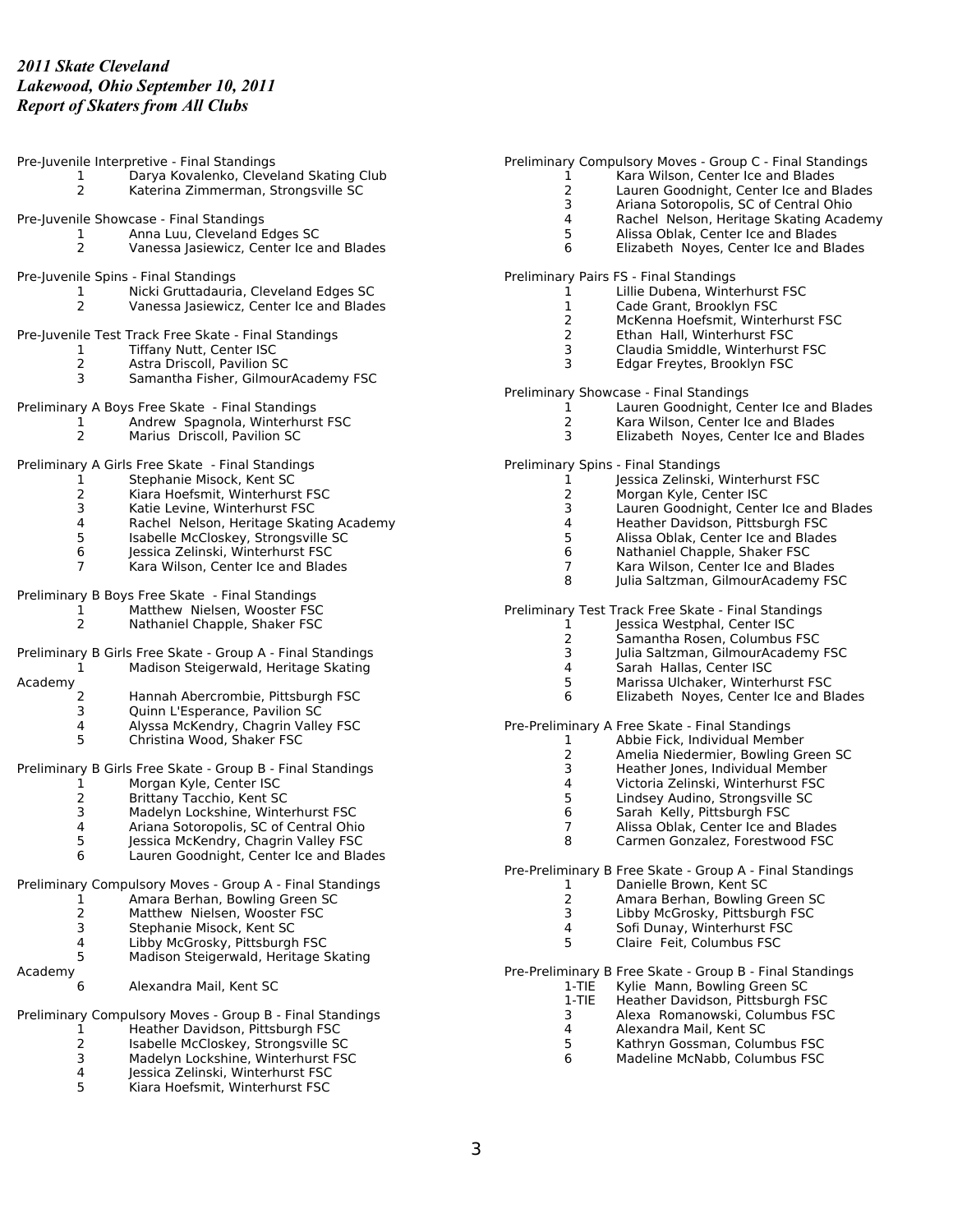Pre-Preliminary Girls Compulsory Moves - Group A - Final Standings<br>1

- 1 Danielle Brown, Kent SC<br>2 Heather Jones, Individual
- 2 Heather Jones, Individual Member<br>3 Abbie Fick, Individual Member
- 3 Abbie Fick, Individual Member<br>4 Claire Feit, Columbus FSC
- 4 Claire Feit, Columbus FSC<br>5 Carmen Gonzalez, Forestw
- 5 Carmen Gonzalez, Forestwood FSC
- 6 Amelia Niedermier, Bowling Green SC<br>7 Sofi Dunav. Winterhurst FSC Sofi Dunay, Winterhurst FSC

Pre-Preliminary Girls Compulsory Moves - Group B - Final Standings

- 1 Kylie Mann, Bowling Green SC<br>2 Kathryn Gossman, Columbus F!
- 2 Kathryn Gossman, Columbus FSC<br>3 Victoria Zelinski, Winterhurst FSC
- 3 Victoria Zelinski, Winterhurst FSC
- 4 Alexa Romanowski, Columbus FSC
- 5 Madeline McNabb, Columbus FSC<br>6 Sarah Kelly, Pittsburgh FSC<br>7 Julia Saltzman, GilmourAcademy F
- 6 Sarah Kelly, Pittsburgh FSC
- 7 Julia Saltzman, GilmourAcademy FSC<br>8 Samantha Rosen, Columbus FSC
- Samantha Rosen, Columbus FSC

Pre-Preliminary Spins - Final Standings

- 1 Sarah Kelly, Pittsburgh FSC<br>2 Carmen Gonzalez, Forestwo
- 2 Carmen Gonzalez, Forestwood FSC
- 3 Claire Feit, Columbus FSC<br>4 Lindsey Audino, Strongsvill
- 4 Lindsey Audino, Strongsville SC

Pre-Preliminary Test Track Free Skate - Final Standings

- 1 Colleen Lacey, Chagrin Valley FSC<br>2 Hannah Lutton, Center ISC
- 2 Hannah Lutton, Center ISC<br>3 Iulia Ventura, Brooklyn FSC
- Julia Ventura, Brooklyn FSC

Rhythm Blues - Final Standings

- 1 Logan Showalter, Center ISC<br>2 McKenna Noel, Center Ice an
	- 2 McKenna Noel, Center Ice and Blades

Viennese Waltz - Final Standings

- 1 Paige DiToppa, Center Ice and Blades<br>2 Kara Wilson, Center Ice and Blades
- Kara Wilson, Center Ice and Blades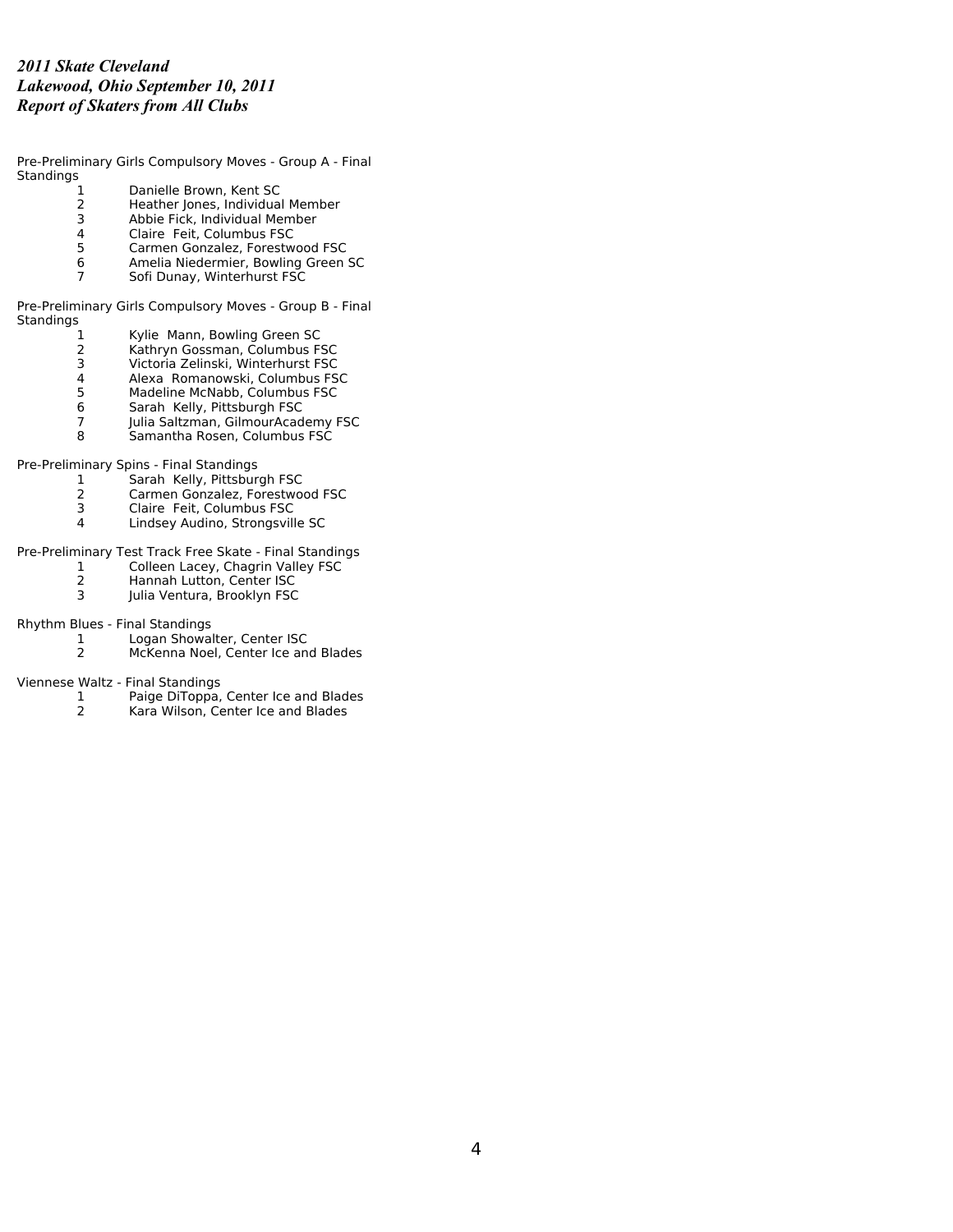# **SUMMARY** Page 1 of 2

## 2011 Skate Cleveland

09/09/2011 - 09/10/2011

|              | Junior Ladies (1)                                                |                |                     |              | Senior Ladies (12)                                                 |                 |                      |
|--------------|------------------------------------------------------------------|----------------|---------------------|--------------|--------------------------------------------------------------------|-----------------|----------------------|
| FP           | Name                                                             | Points         | SP                  | FP           | Name                                                               | Points          | FS                   |
| $\mathbf{1}$ | Caitlyn Nemastil, SC of NY                                       | 41.48          | $\mathbf{1}$        | $\mathbf{1}$ | Chelsea Christopher, Winterhurst FSC                               | 90.50           | $\overline{1}$       |
| 2            | Katie McBeath, Westminster FSC of Erie                           | 38.20          | $\overline{2}$      | 2            | Amber Walczyk, SC of NY                                            | 58.86           | $\overline{c}$       |
| 3            | Brooke Sinatra, Amherst SC                                       | 27.36          | 3                   | 3            | Meleah Hansen, Individual Member                                   | 45.02           | 3                    |
| 4            | Aliyah Cohen, Columbus FSC                                       | 27.26          | 4                   | 4            | Allison Margevicius, Forestwood FSC                                | 44.03           | $\overline{a}$       |
| 5            | Morgan Barnett, Winterhurst FSC                                  | 20.77          | 5                   |              |                                                                    |                 |                      |
| 6            | Emily Laska, Winterhurst FSC                                     | 18.91          | 6                   |              | Novice Ladies (14)                                                 |                 |                      |
|              | Intermediate Men (2)                                             |                |                     | FP<br>1      | Name<br>Zoe Davidson, Shaker FSC                                   | Points<br>50.12 | FS<br>$\overline{1}$ |
| FP           | Name                                                             | Points         | SP                  | 2            | Samantha Cabiles, Arctic FSC                                       | 43.65           | $\overline{2}$       |
| $\mathbf{1}$ | Jonathan Butler, Columbus FSC                                    | 23.37          | $\overline{1}$      | 3            | Rachelle Fragedakis, Winterhurst FSC                               | 43.02           | 3                    |
|              |                                                                  |                |                     | 4            | Elizabeth Hackett, Winterhurst FSC                                 | 32.82           | 4                    |
|              | Senior Ladies (3)                                                |                |                     | 5            | Kelsey Hughes, Amherst SC                                          | 25.69           | 5                    |
| FP           | Name                                                             | Points         | SP                  | W            | Caitlin Collmar, Winterhurst FSC                                   |                 |                      |
| -1           | Chelsea Christopher, Winterhurst FSC                             | 44.48          | -1                  | W            | Laura Nakhle, Winterhurst FSC                                      |                 |                      |
| 2            | Amber Walczyk, SC of NY                                          | 35.53          | $\overline{2}$      | W            | Alexandra Smola, Pavilion SC                                       |                 |                      |
| 3            | Hannah Kimberly, Cleveland SC                                    | 33.85          | 3                   | W            | Nina Stute, Northern KY SC                                         |                 |                      |
| 4            | Meleah Hansen, Individual Member                                 | 30.72          | 4                   |              |                                                                    |                 |                      |
| 5            | Allison Margevicius, Forestwood FSC                              | 20.84          | 5                   |              | Junior Ladies (18)                                                 |                 |                      |
|              |                                                                  |                |                     | FP           | Name                                                               | Points          | FS                   |
|              | Novice Ladies (7)                                                |                |                     | -1           | Katie McBeath, Westminster FSC of Erie                             | 63.43           | $\overline{1}$       |
| FP           | Name                                                             | Points         | SP                  | 2            | Brooke Sinatra, Amherst SC                                         | 54.75           | $\overline{2}$       |
| $\mathbf{1}$ | Kimberly Berkovich, Pavilion SC                                  | 29.80          | -1                  | 3            | Aliyah Cohen, Columbus FSC                                         | 54.62           | 3                    |
| 2            | Lexi Petkovic, Pavilion SC                                       | 27.38          | $\overline{2}$<br>3 | 4            | Caitlyn Nemastil, SC of NY                                         | 53.36<br>51.42  | 4                    |
| 3<br>4       | Rachelle Fragedakis, Winterhurst FSC<br>Zoe Davidson, Shaker FSC | 26.41<br>26.07 | 4                   | 5<br>6       | Morgan Barnett, Winterhurst FSC<br>Lexi Tulcewicz, Winterhurst FSC | 41.82           | 5<br>6               |
| 5            | Laura Nakhle, Winterhurst FSC                                    | 22.37          | 5                   | 7            | Emily Laska, Winterhurst FSC                                       | 40.70           | $\overline{7}$       |
| 6            | Elizabeth Hackett, Winterhurst FSC                               | 22.12          | 6                   |              |                                                                    |                 |                      |
| 7            | Samantha Cabiles, Arctic FSC                                     | 21.94          | 7                   |              | Juvenile Girls - Group A (20)                                      |                 |                      |
| 8            | Alexandra Smola, Pavilion SC                                     | 20.64          | 8                   | FP           | Name                                                               | Points          | FS                   |
| W            | Nina Stute, Northern KY SC                                       |                |                     | -1           | Deana Chan, Amherst SC                                             | 42.40           | $\overline{1}$       |
|              |                                                                  |                |                     | 2            | Lily Zhong, Pittsburgh FSC                                         | 35.59           | $\overline{2}$       |
|              | Intermediate Ladies - Group A (8)                                |                |                     | 3            | Cristina Rackley, Cleveland SC                                     | 33.12           | 3                    |
| FP           | Name                                                             | Points         | FS                  | 4            | Tara Prasad, Winterhurst FSC                                       | 30.89           | 4                    |
| -1           | Anya Cockerell, Winterhurst FSC                                  | 47.02          | $\mathbf{1}$        | 5            | Tori Bennett, Mentor FSC                                           | 27.25           | 5                    |
| 2            | Edith Lui, Bowling Green SC                                      | 44.94          | $\overline{2}$      | 6            | Dory Wilson, Strongsville SC                                       | 26.35           | 6                    |
| 3            | Lyndsay Ream, Columbus FSC                                       | 43.53          | 3                   | 7            | Camarie Schmidt, Winterhurst FSC                                   | 25.95           | $\overline{7}$       |
| 4            | Rachael Bachman, Columbus FSC                                    | 38.49          | 4                   | 8            | Morgan Morrison, Columbus FSC                                      | 15.06           | 8                    |
| 5            | Sarah Salomone, Pavilion SC                                      | 33.38          | 5                   | W            | Jordyn Rhoades, Kent SC                                            |                 |                      |
| 6            | Kamryn Lorenzen, Center Ice SC                                   | 32.34          | 6                   |              |                                                                    |                 |                      |
| 7            | Emma Yates, Buffalo SC                                           | 32.17          | $\overline{7}$<br>8 |              | Juvenile Boys (21)<br>Name                                         | Points          |                      |
| 8<br>9       | Emily Beckman, SC of Western NY                                  | 32.07<br>31.40 | 9                   | FP<br>1      | Louis Zheng, Strongsville SC                                       | 21.77           | FS<br>-1             |
| 10           | Cami Burkhardt, Mentor FSC<br>Rechelle Ray, Winterhurst FSC      | 22.97          | 10                  | 2            | Sebastian Huber, Individual Member                                 | 17.27           | 2                    |
| 11           | Alannah Binotto, Pittsburgh FSC                                  | 22.66          | 11                  |              |                                                                    |                 |                      |
|              |                                                                  |                |                     |              | Juvenile Girls - Group B (23)                                      |                 |                      |
|              | Intermediate Ladies - Group B (10)                               |                |                     | FP           | Name                                                               | Points          | FS                   |
| FP           | Name                                                             | Points         | FS                  | 1            | Lauren Gwinn, Strongsville SC                                      | 33.37           | $\overline{1}$       |
| $\mathbf{1}$ | Brianna Mascia, Winterhurst FSC                                  | 41.38          | $\mathbf{1}$        | 2            | Megan Fox, Winterhurst FSC                                         | 26.11           | $\overline{c}$       |
| 2            | Kaitlyn Shaw, SC of Mt. Lebanon                                  | 37.52          | $\overline{2}$      | 3            | Madison Zurakowski, Center Ice SC                                  | 25.44           | 3                    |
| 3            | Cassandra Wood, Shaker FSC                                       | 36.76          | 3                   | 4            | Stephanie Rice, Indiana/World Skating Academy                      | 24.99           | 4                    |
| 4            | Winni Gao, Winterhurst FSC                                       | 31.74          | 4                   | 5            | Emily Haverdill, Forestwood FSC                                    | 21.16           | 5                    |
| 5            | Madison Semarjian, Pavilion SC                                   | 30.02          | 5                   | 6            | Abigail Hughes, Amherst SC                                         | 19.89           | 6                    |
| 6            | Erica Steinel, Winterhurst FSC                                   | 29.76          | 6                   | 7            | Janelle Spagnola, Winterhurst FSC                                  | 18.82           | 7                    |
| 7            | Sarah Marek, Shaker FSC                                          | 29.49          | $\overline{7}$      | 8            | Rachel O'Connor, Strongsville SC                                   | 18.76           | 8                    |
| 8            | Mary Kate Deacon, SC of Western NY                               | 24.27          | 8                   | 9            | Mya Cappellino, Amherst SC                                         | 18.45           | 9                    |
| 9            | Marta Fratczak, Strongsville SC                                  | 23.43          | 9                   |              |                                                                    |                 |                      |
| 10           | Arianna Smola, Pavilion SC<br>Laura Stegner, SC Of Central OH    | 23.28          | 10                  |              |                                                                    |                 |                      |
| 11<br>W      | Anya Cohen, Columbus FSC                                         | 20.97          | 11                  |              |                                                                    |                 |                      |
|              |                                                                  |                |                     |              |                                                                    |                 |                      |
|              | Intermediate Men (11)                                            |                |                     |              |                                                                    |                 |                      |
| FP           | Name                                                             | Points FS      |                     |              |                                                                    |                 |                      |

1 Jonathan Butler, Columbus FSC 41.64 1

Continued ...